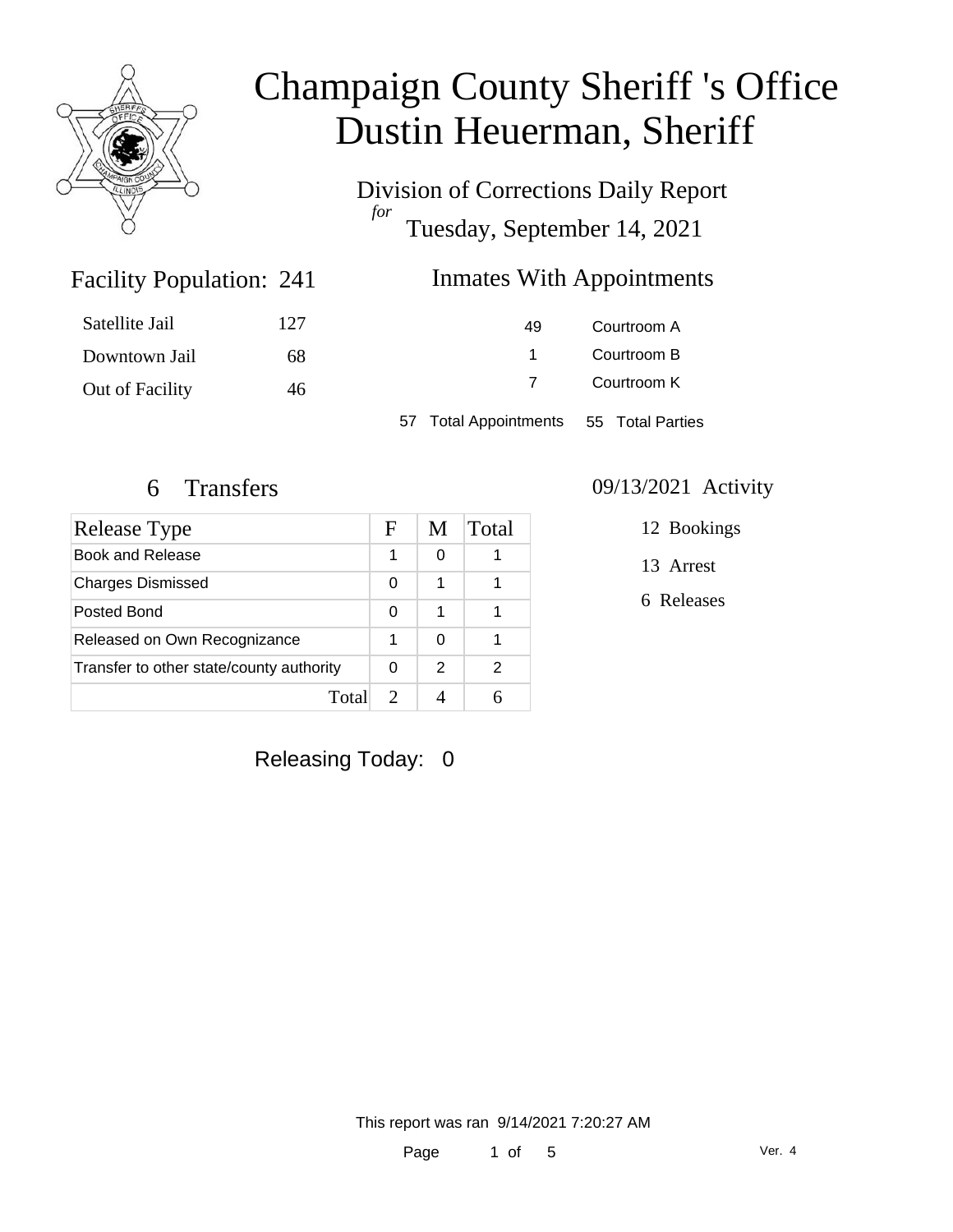

Division of Corrections Daily Report *for* Tuesday, September 14, 2021

### Custody Status Count

- Civil Sentenced CCCC 1
- Electronic Home Dentention 17
	- Felony Arraignment 10
		- Felony Other 2
	- Felony Pre-Sentence 5
		- Felony Pre-Trial 161
	- Felony Pre-Trial DUI 1
	- Felony Sentenced CCSO 4
	- Felony Sentenced IDOC 13
		- Hold Other 3
		- Hold Sentenced IDOC 1
	- Misdemeanor Arraignment 1
		- Misdemeanor Pre-Trial 1
			- Petition to Revoke 6
			- Remanded to DHS 15
				- Total 241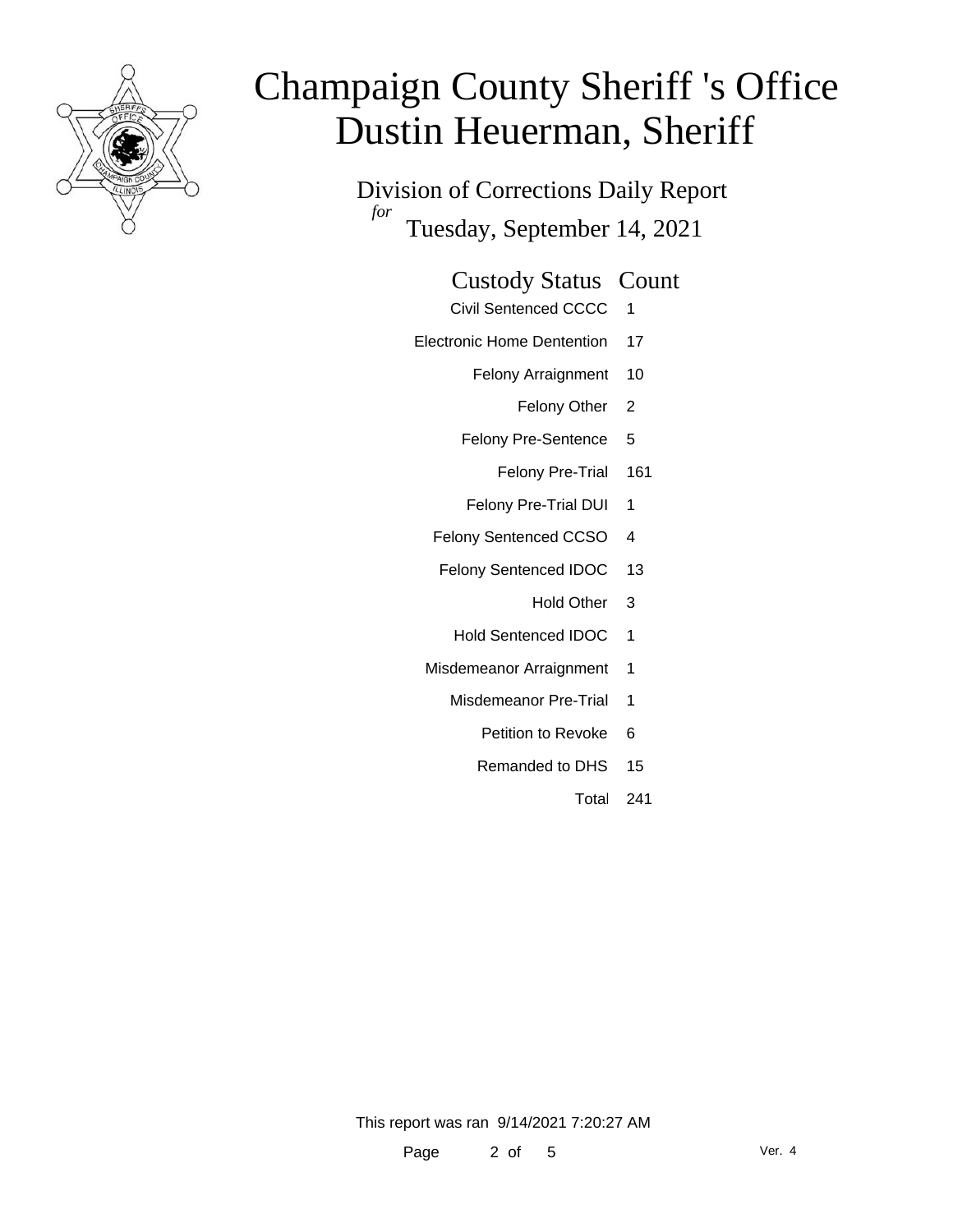

Division of Corrections Daily Report *for* Tuesday, September 14, 2021

### Inmates With Appointments

| Jailing Party Name                          | Location    | Number of Records / Node |
|---------------------------------------------|-------------|--------------------------|
| ALLEN, ISAIAH ROBERT                        | Courtroom A | 1 / Satellite Jail       |
| AMOS, DERRICK JAMES                         | Courtroom A | 1 / Downtown Jail        |
| ANDERSON, ALEXANDRINIQUE<br><b>DE'JEANA</b> | Courtroom K | 1 / Satellite Jail       |
| <b>BOXLEY, CHARLES OMAR</b>                 | Courtroom A | 1 / Downtown Jail        |
| <b>BROWN, CHARMAN LAKEEF</b>                | Courtroom A | 1 / Downtown Jail        |
| <b>BURKE, TRAVIS PAUL</b>                   | Courtroom K | 1 / Satellite Jail       |
| CARRIGAN, JOSHUA AMOS                       | Courtroom A | 1 / Satellite Jail       |
| CARTER, HADARI SAIVON                       | Courtroom A | 1 / Out of Facility      |
| CHATMAN, MICHAEL DAISEAN                    | Courtroom B | 1 / Downtown Jail        |
| CRISTOBAL-MATEO, CRISTOBAL                  | Courtroom A | 1 / Satellite Jail       |
| DAVIS, ANTONIO                              | Courtroom A | 1 / Satellite Jail       |
| DAVIS, JUSTIN KENNARD                       | Courtroom A | 1 / Satellite Jail       |
| DAVIS, MILTON, Third                        | Courtroom A | 1 / Satellite Jail       |
| DAY, DANIEL JOSEPH                          | Courtroom A | 1 / Satellite Jail       |
| DUNCAN, COREYON ANTHONY                     | Courtroom A | 1 / Downtown Jail        |
| FAUST, JAQUAVEON LAVELL                     | Courtroom A | 1 / Downtown Jail        |
| FOREMAN, LATASHA MARRIE                     | Courtroom K | 1 / Satellite Jail       |
| <b>GARCIA, JUAN CARLOS</b>                  | Courtroom A | 1 / Downtown Jail        |
| GARY, DAKOTA TREVON                         | Courtroom A | 1 / Downtown Jail        |
| HERRERA, ANDREW WESLEY                      | Courtroom A | 1 / Satellite Jail       |
| HILL, RAMESH JERMAINE                       | Courtroom A | 1 / Satellite Jail       |
| HOUSTON, STEVEN CORDELL                     | Courtroom A | 1 / Out of Facility      |
| HUFFMAN, MICHAEL LEONARD                    | Courtroom K | 1 / Satellite Jail       |
| HUNT, TEIGAN JAZAIREO                       | Courtroom A | 1 / Out of Facility      |
| JAMERSON, ANTHONY D                         | Courtroom A | 1 / Satellite Jail       |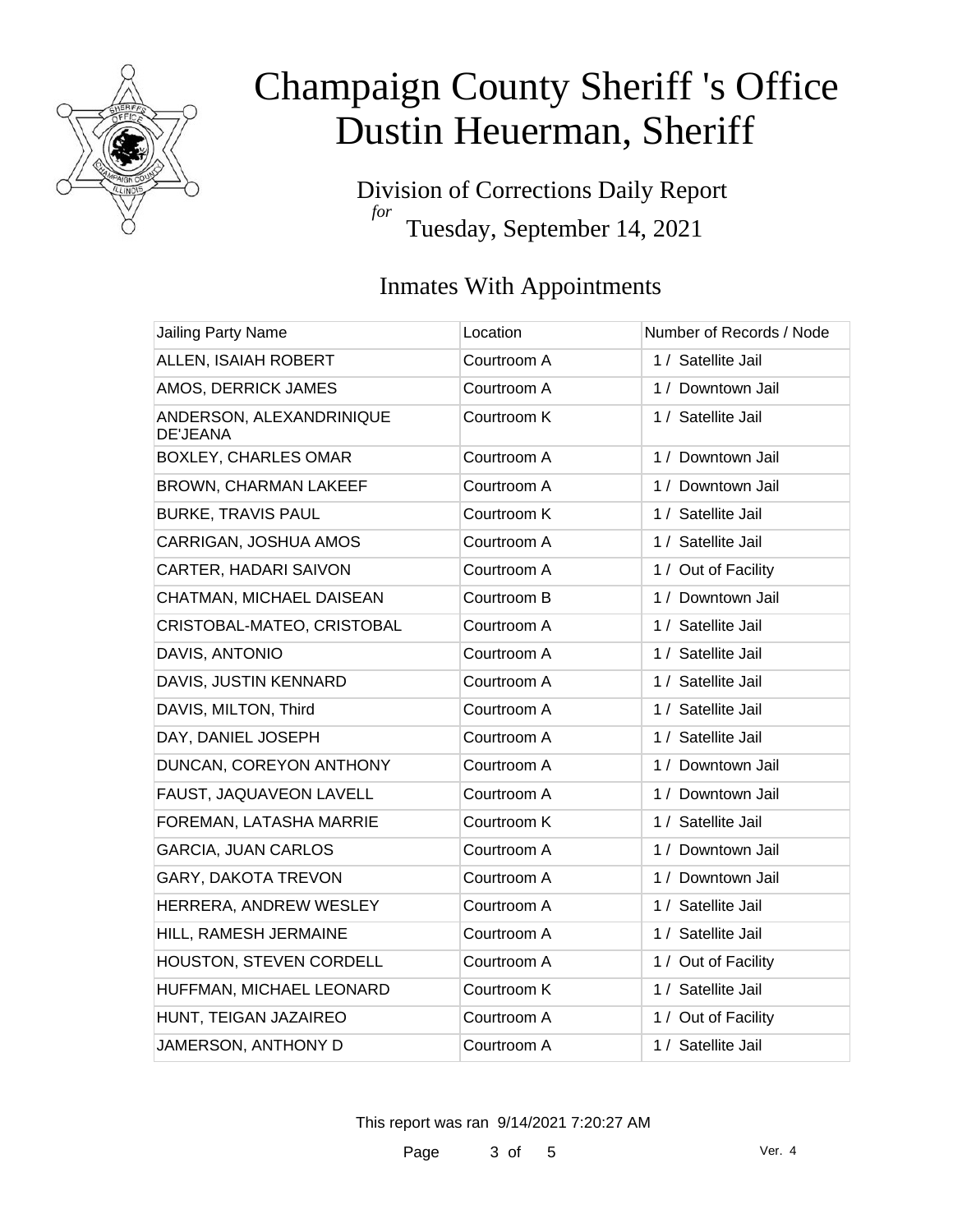

### Division of Corrections Daily Report *for*

Tuesday, September 14, 2021

| JOHNSON, ZACHERY EDWARD                            | Courtroom A | 1 / Satellite Jail  |
|----------------------------------------------------|-------------|---------------------|
| JONES, CARLOS ANTONIO                              | Courtroom A | 1 / Out of Facility |
| JOSLIN, JASON LEE                                  | Courtroom A | 1 / Satellite Jail  |
| KWIATKOWSKI, ROBERT JOHN                           | Courtroom A | 1 / Downtown Jail   |
| LEWIS, LAWRENCE PAUL, Third                        | Courtroom A | 1 / Satellite Jail  |
| LEWIS, TREVOR DANIEL                               | Courtroom A | 1 / Downtown Jail   |
| LOPEZ, RICARDO                                     | Courtroom A | 1 / Satellite Jail  |
| MESSER, CODY JAMES                                 | Courtroom A | 1 / Out of Facility |
| NABORS, KENNY LEE                                  | Courtroom K | 1 / Satellite Jail  |
| NIKOLAEV, YEVGENIY                                 | Courtroom A | 1 / Out of Facility |
| ODOM, ELIJAH ANDREW                                | Courtroom K | 1 / Satellite Jail  |
| <b>OVERSTREET, KERION PATRICK</b><br><b>XAVEAL</b> | Courtroom A | 1 / Satellite Jail  |
| PAGET, GREGORY LAMAR                               | Courtroom A | 1 / Satellite Jail  |
| PETTIS, TYRELL RYTCHNESS                           | Courtroom A | 1 / Out of Facility |
| RICHARDSON, WILLIE LEE                             | Courtroom A | 1 / Satellite Jail  |
| RODRIGUEZ, JOSHUA ANTHONY                          | Courtroom A | 1 / Satellite Jail  |
| SANDAGE, JERALD EUGENE                             | Courtroom A | 1 / Out of Facility |
| SMITH, JAMES NASHAUN, Junior                       | Courtroom A | 1 / Satellite Jail  |
| SPEARMENT, KENTRELL                                | Courtroom A | 1 / Out of Facility |
| TAYLOR, LONDON JAVON                               | Courtroom A | 1 / Downtown Jail   |
| THATCH, CALVIN ANTHONY                             | Courtroom A | 1 / Downtown Jail   |
| THOMPSON, STEVEN ONEAL                             | Courtroom A | 2 / Satellite Jail  |
| TURK, BRANDON LARSHAWN                             | Courtroom A | 1 / Satellite Jail  |
| TURNER, ROBERT EARL, Third                         | Courtroom A | 1 / Out of Facility |
| VANDYKE, DARYL ANTHONY                             | Courtroom A | 1 / Downtown Jail   |
| VINEYARD, SHORNOR JAMAL                            | Courtroom K | 1 / Satellite Jail  |
| <b>WADE, DEMETRIUS DARYL</b>                       | Courtroom A | 1 / Satellite Jail  |
| WELCH, SEAN WILLIAM                                | Courtroom A | 2 / Satellite Jail  |
| <b>WILLIAMS, REONTE REMIR</b>                      | Courtroom A | 1 / Satellite Jail  |